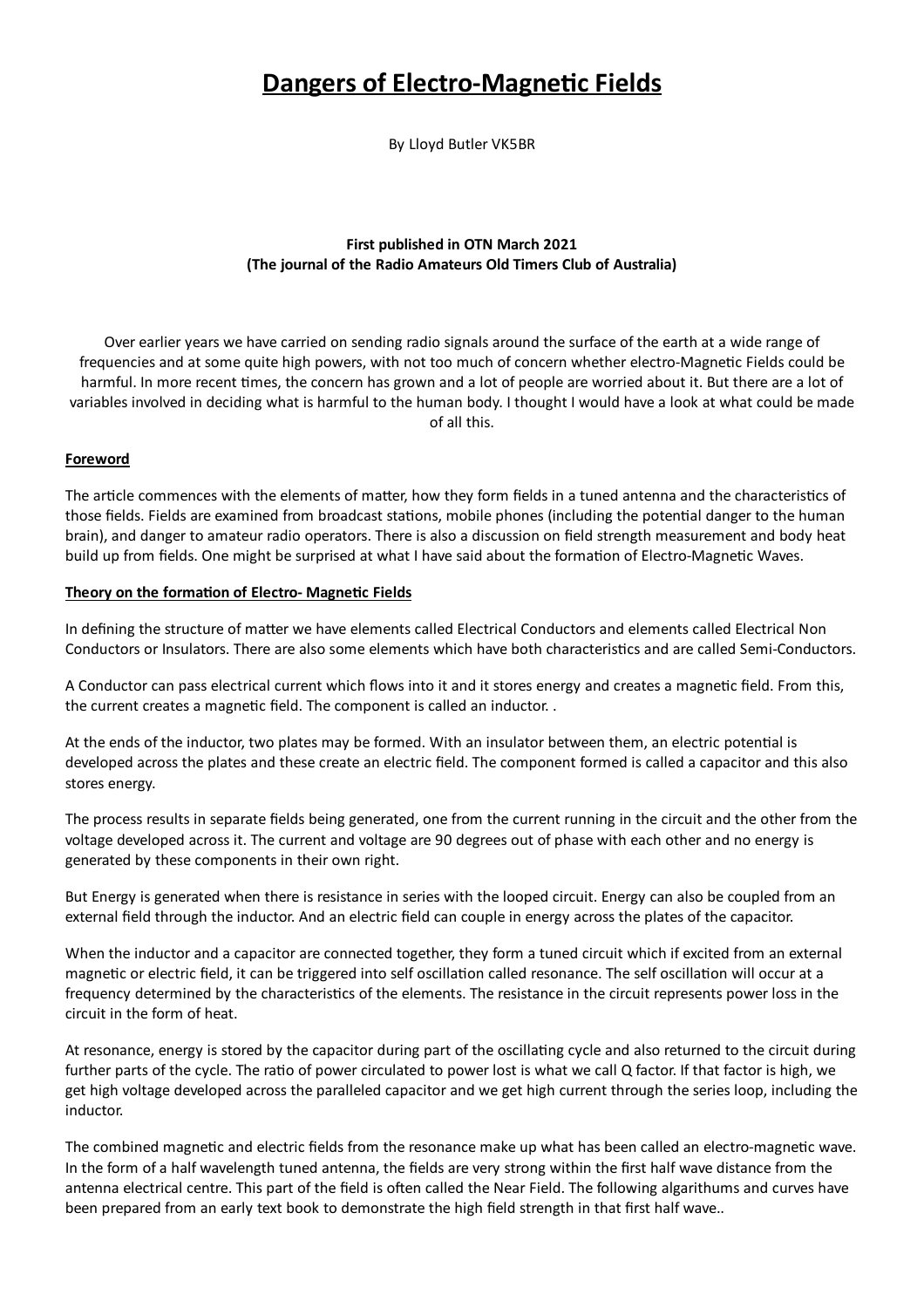1. The electric component of the induction field decreases with the cube of the distance and dB = 601og (d2/d1) where d2 and d1 are the relative distances.

2. The magnetic component of the induction field decreases with the square of the distance and  $dB = 40log(d2/d1)$ 

The vector sum of the combined electric and magnetic components decrease directly with distance and  $dB = 20log$ (d2/d1). In the abscence of loss In the transmission path (if this could occur), the curve, if put in the following diagram, would just sit on the X axis as zero field strength.



The effect of all this is that, in the near field, the electric and magnetic components continue from the antenna electrical centre for a radial length of about half a wavelength, falling to a signal level where their combined strengths form near a linear slope at the half wave point. In the near field, these two field components are clearly much stronger than beyond the half wavelength.

The fields continue on their way, decreasing in amplitude and in reverse exponential form, continuing towards infinity.

Being 90 degrees out of phase with each other, when the amplitudes are added as vectors, the resultant is also a sine wave plot of shape giving the appearance of a third field. Text books have listed this as a third field and called it an electromagnetic wave, but it isn't really another field. It is the vector sum of the two individual fields (Perhaps we could call it a ghost field). In terms of time, the ghost field is phased somewhere between that of the two individual fields. I think that if the fields were of equal amplitude, the ghost field would be at 45 degrees to the others. The important conclusion is that there is no third radiation field. The amplitude of the vector addition can be detected and displayed as a sine wave on a CRO but the energy carried is shared between the two fields (electric and magnetic).

## **Field Strength of Broadcast Stations**

But all this leads us further into the fields of powerful MF broadcast stations and and others in the LF/MF region, such as the Homer Beacons (NDB's). Some of these stations run quite high power. Several of the national broadcast stations stations run 50kw and 100 kw. The Near Field components of these LF/MF stations would extend up to1.25 km from the station transmitting antennas for the longest wavelength.

MF Broadcast stations in the past have been required by legistration to be consistently staffed by qualified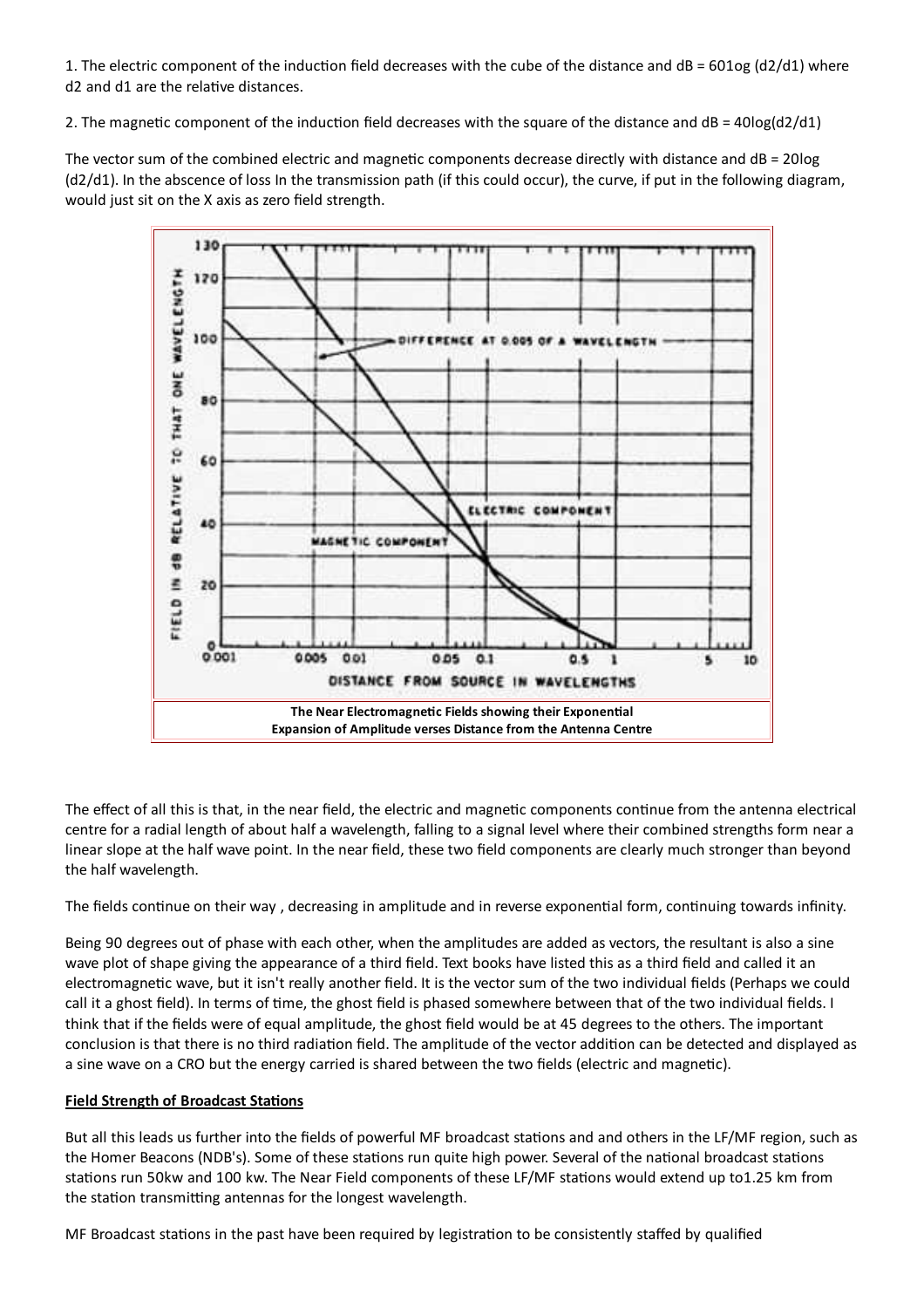operator/technicians when the stations are on the air. This has put the operators in the position of possible health effects from the continuing radiated fields over the operational work 'shift'.

In the city of Adelaide, broadcast transmitters and their towers have been operated in large building complexes. Workers in those buildings and also the buildings around them, would have been affected by the near fields.

These stations in the city have been limited to 500 watts of output power. As time progressed, higher power stations have been relocated to more isolated locations where there is low density housing. Some of these higher power stations were initially also manned, but ultimately they were remote controlled and only needed occasional visits from the technical staff. Hopefully their visits were limited in time. (See section on "Dangers in Lapsed Time of Fields")

Dangers to transmitter staff is one thing but there is also the problem of residents living too close to broadcast transmitters and other transmitting stations, A serious example in South Australia is the national broadcast station at Pimpala, Reynella SA. First established in 1959 amid open fields, there was hardly a residence in site from the station which generated 100 kW plus of power. Clearly the station was established by the PMG managers to get away from residental housing. This was fine for many years, but the housing developers finally caught up with the clear land and now there are houses just across the road from the transmitter installation.

### Damage to the Brain and Mobile Phones

I have given thought to possible damage to the brain from electro-magnetic fields. This is based on resonance in the brain area and being triggered by microwave radio signals from closeness of the Mobile Phone. Judging from the dimensions of the brain assembly, resonant frequency would be in the microwave region. But resonance might also be triggered from lower frequency fields from MF transmitters, which have been discussed. But how can the lower frequency of typical broadcast stations, or the homer beacons, excite resonance at microwave frequencies.?

To give some suggestions on this, we can go back to microwave frequency theory where they use various types of oscillators such as the laser and where a microwave oscillator is pumped by a lower frequency. Or there is the simple semi-conductor diode which on rectification generates copious harmonics. No doubt the brain is made up of basic elements, pure conductors, insulators, and semiconductors. So maybe the brain can rectify the incoming sine wave signal to produce a harmonic which will pump a resonance in the brain.

Getting back to the mobile phone, the phone is normally operated close to the ear, which when transmitting, induces an induction field into the head. The induction field is extremely strong and distance between the mobile phone and the brain is within the half wave near field area. For Australian mobile channels, the strong near field is between about 8cm (for 5G) and about 30 cm for the lowest frequency channel. All the mobile channels are within the length of the strong near field region, the lowest field strength being at the 5G end.

I do believe that triggered resonance in the brain is a danger from an incoming signal or a mobile phone held to the head. I am suggesting that if the brain has a resonance at the incoming signal frequency (or harmonic of it), it might cause a lot of heating in that area. If that heating is excess in the brain, it might respond with some form of pain, perhaps a headache (or something more serious). (Refer also to the section "Dangers in Lapsed Time of Fields").

I believe there are few limits which have been considered for field strength and a lot of testing has been done by telephone companies. But their testing seems to be field tests triggered by public fear of repeaters on towers. I think that if there is a worry, it is the close proximity of the mobile phone to the brain, right in the near field of the phone transmission, rather than the field of the towers themselves, which are beamed well above the ground.

#### Danger to the Radio Amateur

The question of amateur radio transmission is now considered with discussion on how the amateur operator might be affected by strong fields. Looking at the attached field strength curves, field strengths above the 0.1 wavelength point, is the strong near field which is examined.

Danger to the Amateur Operator from his own transmitter obviously depends on the frequency of transmission, the average radiated power, the distance between the operating location and the antenna and a few other variables.. All this may be undefined, but I have nominated 8 metres between the antenna centre and the operating location and and consider whether the Near Field lays along this line. It is not all the answers to safety but it is somewhere to start.

The 160 metre band is the most probable one to cause high induction levels from the Near Field. The radio amateur usually operates with the usual 160 metre antenna above the house. On 160 metres, the Near Field extends to 16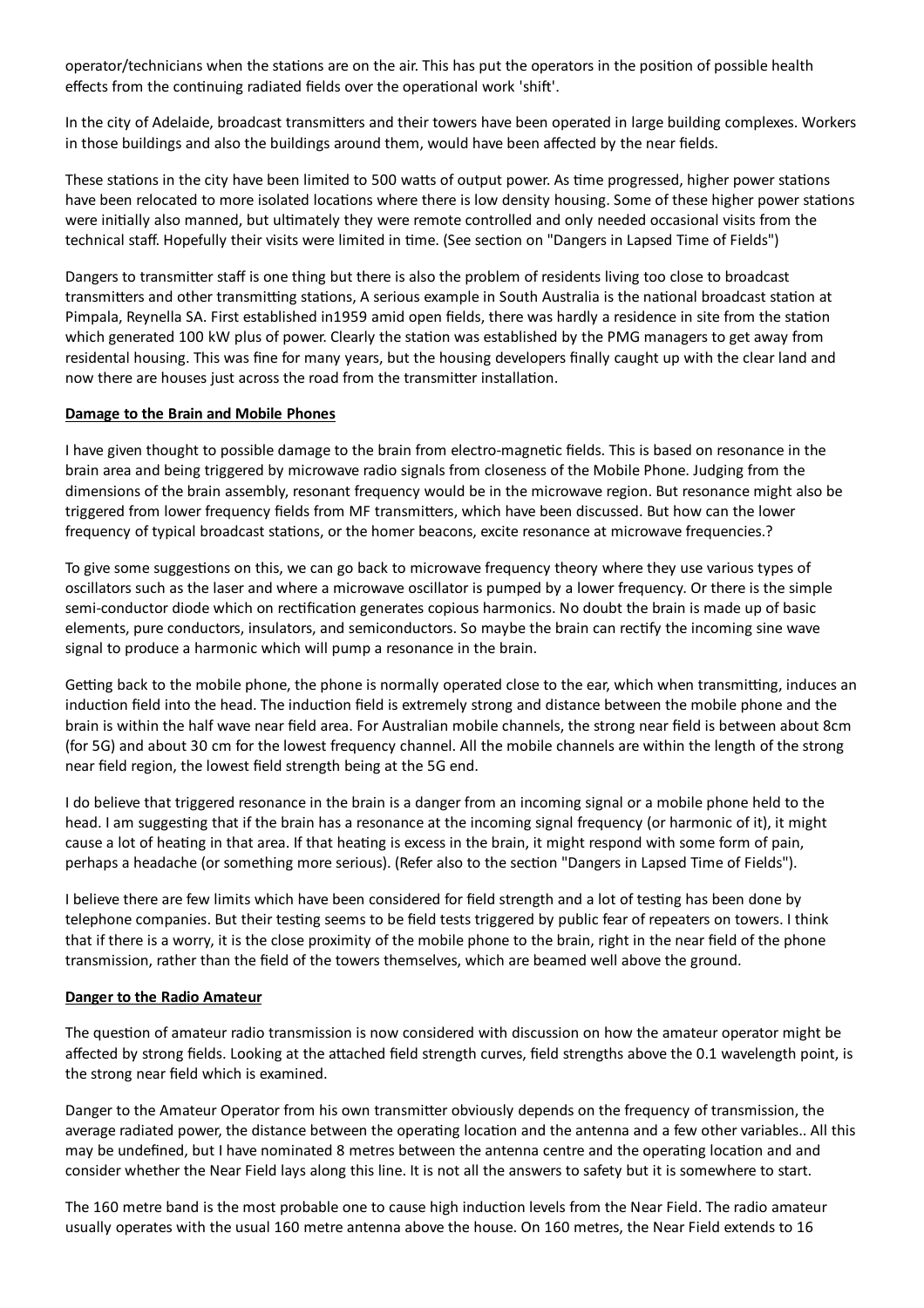metres and certainly floods the 8 metres distance with a high field strength level. On the 80 metre band, the Near Field ends at the 0.1 metre point, so that the band field strength extends downward below the 0.1 wavelength point, If the operator sat a little more than 8 metres, the person would probably be quite safe.

For wavelengths shorter than the 80 metres, the operator should feel quite safe with 8 meters distance to the antenna exceeded. But there is one provision, if the antenna is a directional beam, don't point it towards the operating point.

In using the increased wavelengths of the LF/MF bands, one should be very careful. The 630 metre Band has a Near Field radius from a probable non directional antenna of 315 metres.

For 2200 metres, to predict the danger from an antenna the amateur operator might be able to built for this band, it is not too clear. One might not be able to achieve much radiation efficiency, and not provide much field strength to cause danger. The practical amateur antenna, would probably be electrically very short, a fraction of an ohm, and the loss resistance in the earthing or counterpoise, much larger than the radiation resistance.

On the other hand, there would be a strong ground current running in the earth below the operator and creating a field above the ground. If one can walk aound the radio shack with a fluoru lamp lighting up in the hand, the field strength is high and dangerous.

## **Field Strength Testing**

The most practical thing to do in protecting against body damage from excess field strength is to make use of a calibrated Field Strength meter. I down-loaded a copy of "Australian Standard on Radio Frequency Fields Exposure Level" and this indeed is a complex document. It has a multitude of variable factors, making it difficult to come up with a general algorithm which can define a general Field Strength level. And of course, this is a level which is considered reasonably safe for those who have need to operate or work within Radio Electro-magnetic Fields.

From what sense I could make of the documentation, there is a safety standard for limitation of field strength as follows: Maximum Field Strength = 40TmV/metre. The character T, standing for Tesla, is a constant defining several of the variables related to the fields. (I can't say that I am confident that the formular I derived is right - If someone has some different information, by all means contact me.).

From another source, I found maximum field strength power P is equal to E (200 mV) squared divided by R (R, space impedance = 376.7 ohms). This led to a field strength of 27.5 mV/metre. (And of course I am not all that confident in the formular of this either).

But on to some practical amateur radio construction. The following picture and circuit diagram are a field strength meter taken from an ARRL Handbook. The ARRL model uses a plug in antenna for each band. A diagram is also shown illustrating the structure of the loop antenna for 28 Mhz. I note the absence of a comparison of sensitivity between the different frequency antennas. The illustrations and the reference below, could be a guide for home construction. I think it would be a good idea for someone who enjoys taking on this type of project to build a prototype that others could copy and reproduce.

It is the type of project which radio clubs sometimes set up to distribute models to their members. I am thinking of someone who might take this on and in the process perhaps even come up with a simpler circuit.

Of course to be put into use, each instrument constructed must be calibrated against another trusted meter. Note also that in the ARRL design, the different band antennas don't appear to be compared for their signal sensitivity. Once a prototype is constructed and calibrated, copies of the unit can be made. Copies should work the same if the components are identical to those of the propotype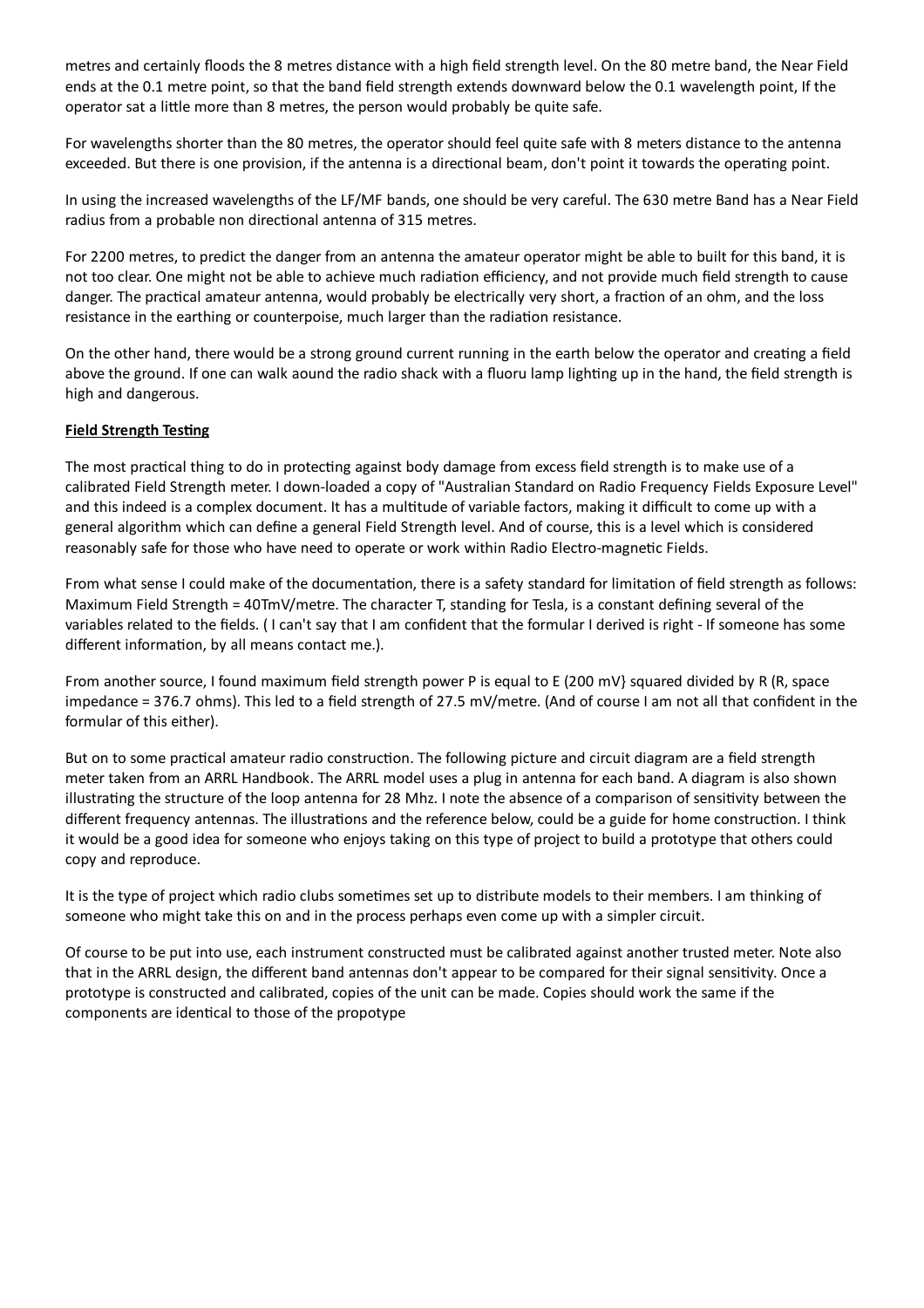

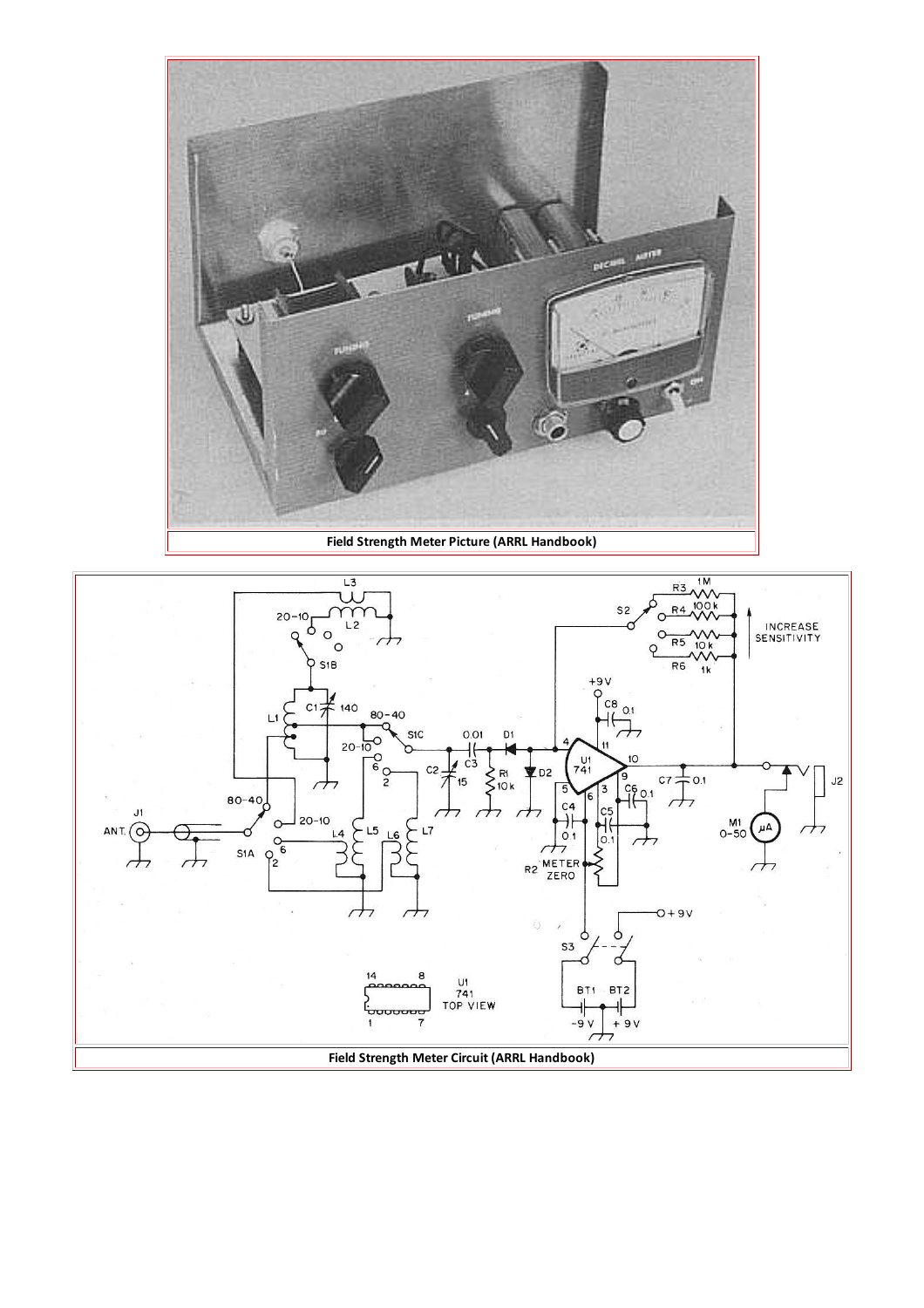

#### **Time Exposure to Electro-Magnetic Fields**

A final factor concerning limits of exposure to fields is the time exposed. Heat temperature builds up and can cause some damage. Heat energy is absorbed by the body (or parts of it), but energy is also transmitted from the body. The temperature keeps rising until the heat entering the body balances the energy being transmitted. If that point is beyond the Field Strength time Limits, look out for a threat to your health.

Rays from the sun are also electro-magnetic fields. In getting a sample of sunbaking, I observed the following: After exposure to the sun for 10 minutes, I noted that the section of the my body exposed was getting tolerably warm. I came to the conclusion that this was a warning that if I persisted any longer, I might get sun-burn . So I took a break!

Along these lines, when testing your radio field strengths, you might be able to use a similar idea wih the radio electromagnetic fields. If some part of the body is feeling warm, give the transmitted signal a break for a while. Perhaps you could try 10 minutes or a bit longer.

I think I need to say a few words about mobile phones and their owners. In particular those owners who live with their Smart Phones all day, spending hours of continuous time using them without a break, and including those who down-load long files such as DVDs. Again I suggest, breakup transmission into short lengths of time.

#### **Summary**

The article is all about Electro-Magnetic Fields and possible danger from them. I have introduced the article with some theory on the fields and in particular those in the Near Field region. We move on to the fields transmitted by MF broadcast stations and other stations in the LF/MF region, On to possible damage to the brain by mobile phones, and then to how the Radio Amateur fares with the fields generated by the personal amateur radio station.

There is a section on Field strength testing with a test instrument illustrated which you might consider building or suggesting to your Radio Club as a project.

And finally a little about spending too much time transmitting (perhaps radio net 'Overs'), or too much time listening to MF broadcast transmitters or other types of of transmitting sources.

As you might gather, the information I have researched to assemble the article, does not lead to highly acurate mathematical safety limit figures. My main theme has been to point out when the strong near fields appear threatening.